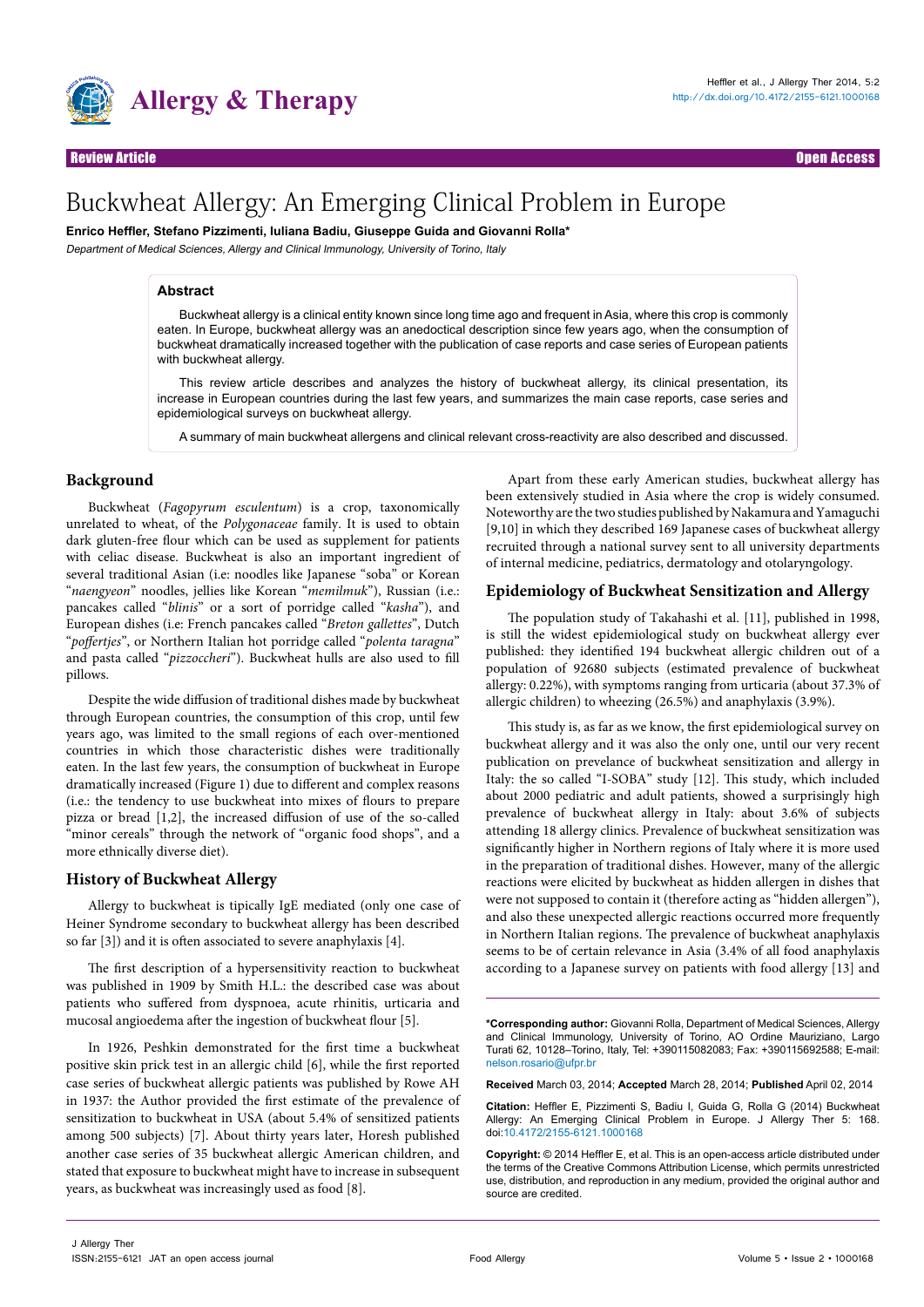### **Citation:** Heffler E, Pizzimenti S, Badiu I, Guida G, Rolla G (2014) Buckwheat Allergy: An Emerging Clinical Problem in Europe. J Allergy Ther 5: 168. doi:[10.4172/2155-6121.1000168](http://dx.doi.org/10.4172/2155-6121.1000168)

2002 2003 2004 2005 2006 2007 2008 **Years** 200000 150000 100000 50000  $\Omega$ **Kg x 10^3** 6000 5000 4000 3000 2000 1000  $\Omega$ 1991 1992 1993 1994 1995 1996 1997 1998 1999 2000 2001 2002 2003 2004 2005 2006 2007 2008 2009 **Years Kg (10^3) B A Figure 1:** Net import of buckwheat in Europe (panel A–data from European Commission, Market Access Database: http://madb.europa.eu/madb/ indexPubli.htm) and Italy (Panel B -data obtained by ISTAT, the Italian National Institute for Statistics: http://www.coeweb.istat.it).

2.9% according to a Korean retrospective study on patients reporting anaphylaxis [14]), while it is still unknown the prevalence of buckwheat anaphylaxis in Europe. A French study which analysed all the food anaphylaxis cases reported to the "French Allergy Vigilance Network", showed that about 4.5% of them were due to buckwheat allergy [15], while an Italian epidemiological survey on food anaphylaxis reported a prevalence of about 1% of buckwheat anaphylaxis [16]. We showed that buckwheat allergy may explain about 7% of all the confirmed diagnosis of food allergies in Italy [2]. According to a more recent Italian survey [12] the prevalence of buckwheat sensitization is estimated 3.6% in patients referred to allergy clinics regardless of food allergy. As the consumption of buckwheat in Europe dramatically increased in the last few years, it is likely that the prevalence of buckwheat allergy, including buckwheat anaphylaxis, will increase in the next few years.

## **Review of Reported Cases of Food Allergy due to Buckwheat**

Most of the reported cases of buckwheat allergy are single cases or at most small case series, which are from Asia or Europe.

Case reports of allergy to buckwheat were described after ingestion of "*soba*" noodles [17], French "*galettes*" [18], pasta [19,20], muesli bars [21,22], Dutch "*poffertjes*" [23], crackers [24], cakes [25], pizza [1], bread [20,22], porridge [26] and a sweet buckwheat-cream [27]. Most of the described case reports are about anaphylaxis due to buckwheat allergy [17,18,21-26], and some of them are noteworthy for their particular clinical features: 1) a case of fatal buckwheat-dependent exercise-induced anaphylaxis in a 8-year old female child elicited by the ingestion of "soba" noodles few minutes before swimming [17]; 2) a case of buckwheat-induced anaphylaxis in a nurse sensitized to latex, one of the few known cross-reactive allergenic source for buckwheat [21]; 3) two cases of food allergy due to buckwheat ingestion in patients who probably got sensitized through the inhalation and/or the contact of buckwheat proteins contained into buckwheat-filled pillows [23,24].

Other IgE mediated reactions to buckwheat have been reported in cases of urticarial/angioedema [2,5], atopic dermatitis [27] and interstitial cystitis [28]. A peculiar case of food allergy to buckwheat, which was non-IgE mediated, was reported by Agata et al. [3]: the case of a 8 year-old child with pulmonary hemosiderosis (Heiner's syndrome) due to hypersensitivity to buckwheat after the ingestion of noodles [5].

# **Buckwheat Allergens and known Cross-Reactivities**

The protein content of buckwheat flour ranges from 6.5 to 33% of

Page 2 of 4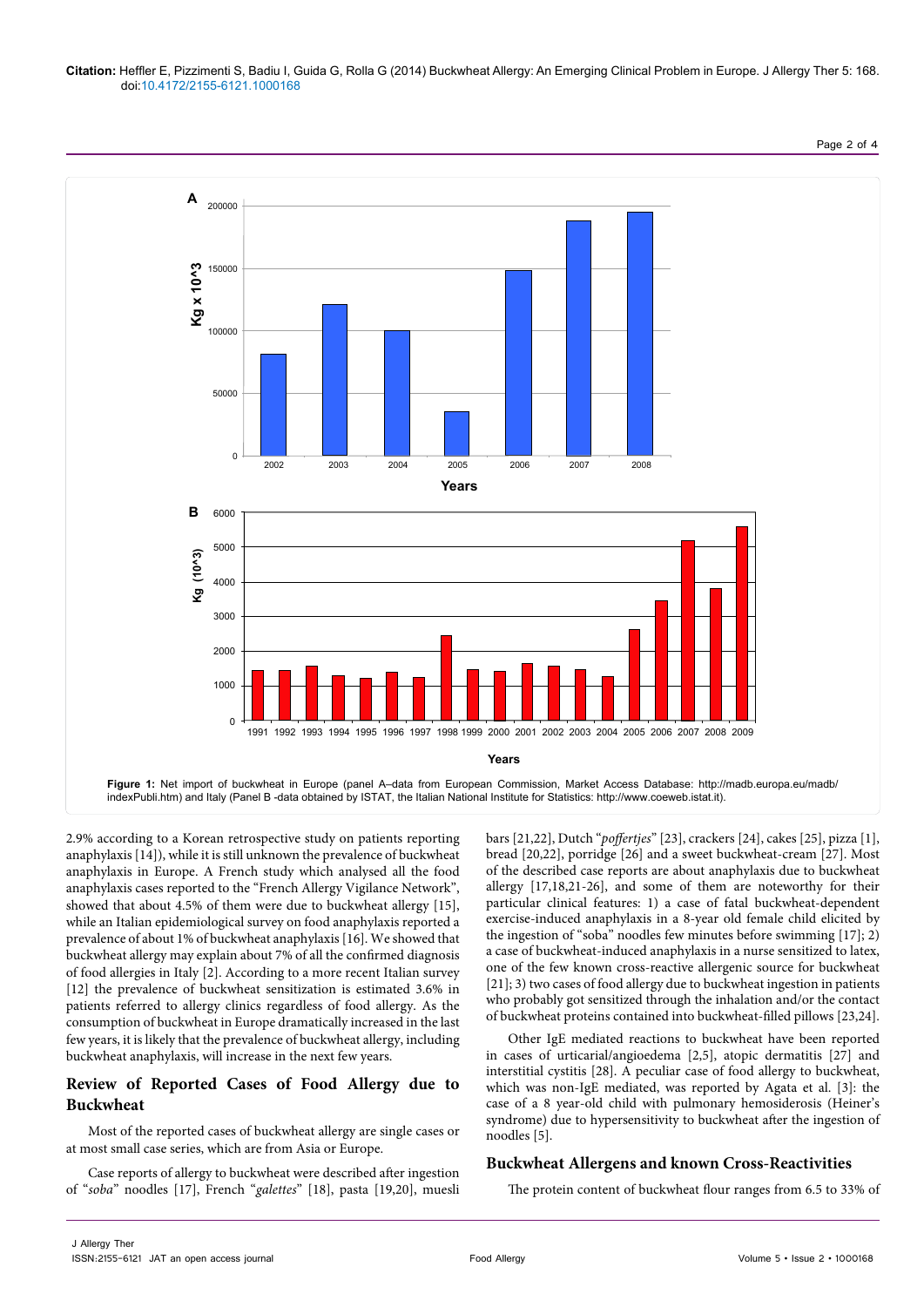the total weight depending on the cultivars and on the climatic and environmental conditions [29]. The most represented proteins are the so called "storage proteins" and in particular 13S globulins [30].

Several buckwheat proteins are described as being able to bind IgE in allergic patients, and proteins with molecular weight of 9, 16, 19, and 24 kDa are considered major allergens [31-35] (Table 1). It has recently been suggested that sensitization to specific buckwheat allergens would be related to specific symptoms, leading to three different clinical patterns. Predominant gastrointestinal symptoms are more commonly observed in patients sensitized to a 16-kDa protein, who show grass and wheat flour co-sensitization; predominant cutaneous symptoms are more commonly observed in patients sensitized to a 25-kDa protein, who are rarely co-sensitized to other allergens; and anaphylaxis, which is more commonly observed in patients sensitized to a 40-kDa protein, who also are rarely co-sensitized to other allergens [2].

Clinically relevant cross-reactivity between buckwheat proteins and other allergens have been described for latex (*Hevea brasiliensis*) [21,36], rice [37], poppy seeds [38,39] and hazelnuts [39].

### **Buckwheat as a "Hidden Allergen"**

In at least three case reports, buckwheat was the causative allergen in dishes which were not supposed to contain it, therefore acting as a "hidden allergen". In 1995, Wüthrich and Trojan [40] described a case of anaphylaxis after ingestion of a vegetarian "wheat-burger" which was contaminated by buckwheat; in 2001 Yuge et al. [41] published a case report of a patient who experienced anaphylaxis due to buckwheat contained into a pepper compound; more recently, we described the case of a patient who had several episodes of anaphylaxis after eating pizza in some restaurants, but well tolerating the same dish served in other restaurants: the causative allergen was buckwheat contained into a mix of flours used to prepare pizza dough in some restaurants [1].

In a study we published in 2011 on 24 confirmed cases of buckwheat allergy, the great majority (about 87.5%) of patients experienced their allergic reactions after ingestion of buckwheat as "hidden allergen" (2); similar results were obtained in a recently published epidemiological survey on buckwheat sensitization, in which two thirds of the described allergic reaction were due to hidden buckwheat in dishes like pizza or cakes [12].

### **Discussion**

Buck wheat allergy is well known and frequent in Asia, where buckwheat is a common food, since long time ago [9-11]. In Europe and USA, buckwheat allergy was an anedoctical description since the last few years, when the interest on this allergenic source increased due to reports of relevant prevalence of buckwheat allergy outside Asia [2,12]. This high prevalence of buckwheat allergy in some European countries has been related to the increased consumption of this crop due to several reasons: the tendency to use it into mixes of flours to

| Name of the<br>allergen | Family                              | <b>Biological</b><br>function       | Molecular<br>weight | Other<br><b>isoforms</b> |
|-------------------------|-------------------------------------|-------------------------------------|---------------------|--------------------------|
| Fag e 1                 | 13S Globulin                        | Legumin-like<br>protein             | 24 kDa              | Fag e 1.0101             |
| Fag e 2                 | 2S Albumin                          | 2S Albumin                          | 16 kDa              | Fag e 2.0101             |
| Fag e 3                 | 7S Vicilin                          | 7S Vicilin-like<br>globulin         | 19 kDa              | Fag e 3.0101             |
| Fag e 10kD              | Alpha-amylase/<br>Trypsin inhibitor | Alpha-amylase/<br>Trypsin inhibitor | 10 kDa              |                          |
| Fag e TI                | Trypsin inhibitor                   | <b>Trypsin inhibitor</b>            | 7 kDa               |                          |

**Table 1:** Main buckwheat allergens and their characteristics.

prepare pizza or bread [1,2], the increased diffusion of the so-called "minor cereals" through the network of "organic food shops", and the increased diffusion of ethnic diet.

Buckwheat is increasingly used in the gourmet and 'free- from' food sectors, particularly in gluten free foods, which are not only consumed by coeliac patients, but by thousands of people without a gluten intolerance or allergy. According to the Food Standards Agency [42], the British gluten-free market is worth £238 million annually and grew by more than 15 per cent last year. In the US, it's worth around \$2.6 billion, a growth of 36 per cent since 2006, with predictions it may double in size in the next two years [43].

A particular aspect of allergic reactions to buckwheat reported in Europe is that they are often severe and systemic, such as anaphylaxis [17,18,21-26], and often triggered by buckwheat undeclared ("hidden") in dishes which are not supposed to contain it like pizza dough, wheat burgers, pasta, multicereal bread and pepper [1,2,12,40,41].

### **Conclusion**

Buckwheat allergy merits awareness in the Europe since exposures are likely to increase via a more ethnically diverse diet plus increasing use of buckwheat in popular food sectors. Failure to recognise buckwheat allergy could expose individuals to considerable risk.

We recommend that clinicians suspect and test for buckwheat allergy when evaluating patients with symptoms suggestive of food allergy, when the reaction follows the ingestion of dishes possibly made by mix of flours (where buckwheat can be a "hidden allergen"), and we hope that health authorities will consider including buckwheat in the list of allergens to be declared in food products.

#### **References**

- 1. [Heffler E, Guida G, Badiu I, Nebiolo F, Rolla G \(2007\) Anaphylaxis after eating](http://www.ncbi.nlm.nih.gov/pubmed/17694699)  [Italian pizza containing buckwheat as the hidden food allergen. J Investig](http://www.ncbi.nlm.nih.gov/pubmed/17694699)  [Allergol Clin Immunol 17: 261-263.](http://www.ncbi.nlm.nih.gov/pubmed/17694699)
- 2. [Heffler E, Nebiolo F, Asero R, Guida G, Badiu I, et al. \(2011\) Clinical](http://www.ncbi.nlm.nih.gov/pubmed/20804471)  [manifestations, co-sensitizations, and immunoblotting profiles of buckwheat](http://www.ncbi.nlm.nih.gov/pubmed/20804471)[allergic patients. Allergy 66: 264-270.](http://www.ncbi.nlm.nih.gov/pubmed/20804471)
- 3. [Agata H, Kondo N, Fukutomi O, Takemura M, Tashita H, et al. \(1997\)](http://www.ncbi.nlm.nih.gov/pubmed/9048535)  [Pulmonary hemosiderosis with hypersensitivity to buckwheat. Ann Allergy](http://www.ncbi.nlm.nih.gov/pubmed/9048535)  [Asthma Immunol 78: 233-237.](http://www.ncbi.nlm.nih.gov/pubmed/9048535)
- 4. [Wieslander G, Norbäck D \(2001\) Buckwheat allergy. Allergy 56: 703-704.](http://www.ncbi.nlm.nih.gov/pubmed/11488663)
- 5. [Smith HL \(1990\) Buckwheat-poisoning with report of a case in man \(1909\)](http://www.ncbi.nlm.nih.gov/pubmed/2210371)  [Allergy Proc 11: 193-196.](http://www.ncbi.nlm.nih.gov/pubmed/2210371)
- 6. Peshkin MM (1926) Asthma in children etiology. Am J Dis Child 31:763-764.
- 7. Rowe AH (1937) Individual food and drug allergies and their control. Clinical allergy: manifestations, diagnosis and treatment. Lea & Febiger, Philadelphia  $(1)$ SA)
- 8. [Horesh AJ \(1972\) Buckwheat sensitivity in children. Ann Allergy 30: 685-689.](http://www.ncbi.nlm.nih.gov/pubmed/4635243)
- 9. [Nakamura S, Yamaguchi M, Oishi M, Hayama T \(1974\) Studies on the](http://www.ncbi.nlm.nih.gov/pubmed/4283490)  [buckwheat allergose report 1: on the cases with the buckwheat allergose.](http://www.ncbi.nlm.nih.gov/pubmed/4283490)  [Allerg Immunol \(Leipz\) 20-21: 449-56.](http://www.ncbi.nlm.nih.gov/pubmed/4283490)
- 10. [Nakamura S, Yamaguchi MY \(1974\) Studies on the buckwheat allergose report](http://www.ncbi.nlm.nih.gov/pubmed/4283491)  [2: clinical investigation on 169 cases with the buckwheat allergose gathered](http://www.ncbi.nlm.nih.gov/pubmed/4283491)  [from the whole country of Japan. Allerg Immunol \(Leipz\) 20-21: 457-65.](http://www.ncbi.nlm.nih.gov/pubmed/4283491)
- 11. [Takahashi Y, Ichikawa S, Aihara Y, Yokota S \(1998\) \[Buckwheat allergy in](http://www.ncbi.nlm.nih.gov/pubmed/9528162)  [90,000 school children in Yokohama\]. Arerugi 47: 26-33.](http://www.ncbi.nlm.nih.gov/pubmed/9528162)
- 12. [Badiu I, Olivieri E, Montagni M, Guida G, Mietta S, et al. \(2013\) Italian study](http://www.ncbi.nlm.nih.gov/pubmed/24067481)  [on buckwheat allergy: prevalence and clinical features of buckwheat-sensitized](http://www.ncbi.nlm.nih.gov/pubmed/24067481)  [patients in Italy. Int J Immunopathol Pharmacol 26: 801-806.](http://www.ncbi.nlm.nih.gov/pubmed/24067481)
- 13. [Imamura T, Kanagawa Y, Ebisawa M \(2008\) A survey of patients with self-](http://www.ncbi.nlm.nih.gov/pubmed/18397411)